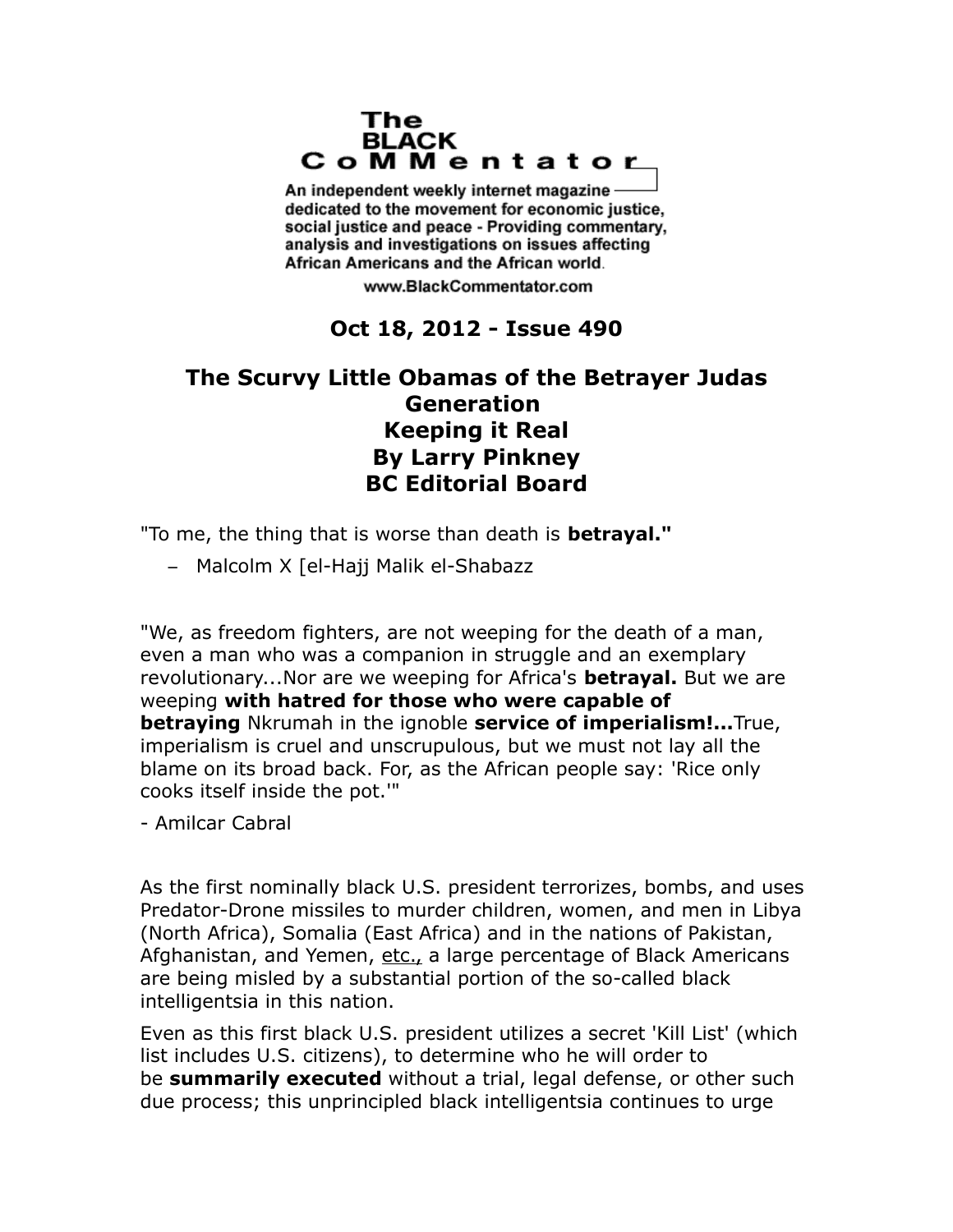support for Barack Obama. Moreover, even as this first black U.S. president has signed into law the unconstitutional and draconian police-state NDAA (National Defense Authorization Act), which law includes a provision that calls for the **indefinite detention** of anyone inside this nation (including U.S. citizens) **without charge, trial, or legal defense etc.;** this black intelligentsia opportunistically still strongly urges support for Barack Obama.

The actions of this black intelligentsia is a **heinous betrayal of** the hard fought human rights struggle and the political principles not only of Black America, but of everyday people of **all** colors in this nation and throughout Mother Earth. This black intelligentsia has demonstrated that they are capable of **disfiguring, distorting, and betraying anyone** in the interests of their own personal status, of opportunism, and of greed. They have given new and horrible meaning to the name Judas, which has come to represent **betrayal.**  In fact, they are the scurvy 21st century **little Obamas of the Judas generation.**

In this 21st century they, like Barack Obama himself, represent those whom Amilcar Cabral correctly described as "unscrupulous," and who, in real terms, serve the interests of U.S. "imperialism" and war abroad, and of corporate hegemony and economic austerity against the everyday people at home and abroad. Yes, they are indeed, the scurvy little Obamas of the 21st century betrayer Judas generation!

There is no need to specifically name these scandalous minions of Barack Obama and his Democrat and Republican accomplices. You know or can identify who they are. Their obfuscated and misleading rhetoric cannot for long shield them from the eventual legitimate wrath of the people. You know who these these bloody opportunists are by observing what they **do,** versus the subterfuge, of what they say.

Furthermore, 'traditional' so-called 'civil rights' organizations in the United States, such as the National Association for the Advancement of Colored People (NAACP), more accurately described today as the National Association for the Advancement of Corporate Puppets, in the name of serving the people, shamelessly and hypocritically pursue a de facto corporate agenda rather than an everyday struggling people's agenda. Suddenly it has become acceptable, even fashionable, to make backroom deals with corporations while simultaneously supposedly struggling against these very same avaricious corporations. Suddenly it has become fashionable, even desirable, to support military recruitment, militarism, and the war mongering Democrats and Republicans, in the distorted name of pursuing 'civil rights.' The timely warning of W.E.B. Du Bois is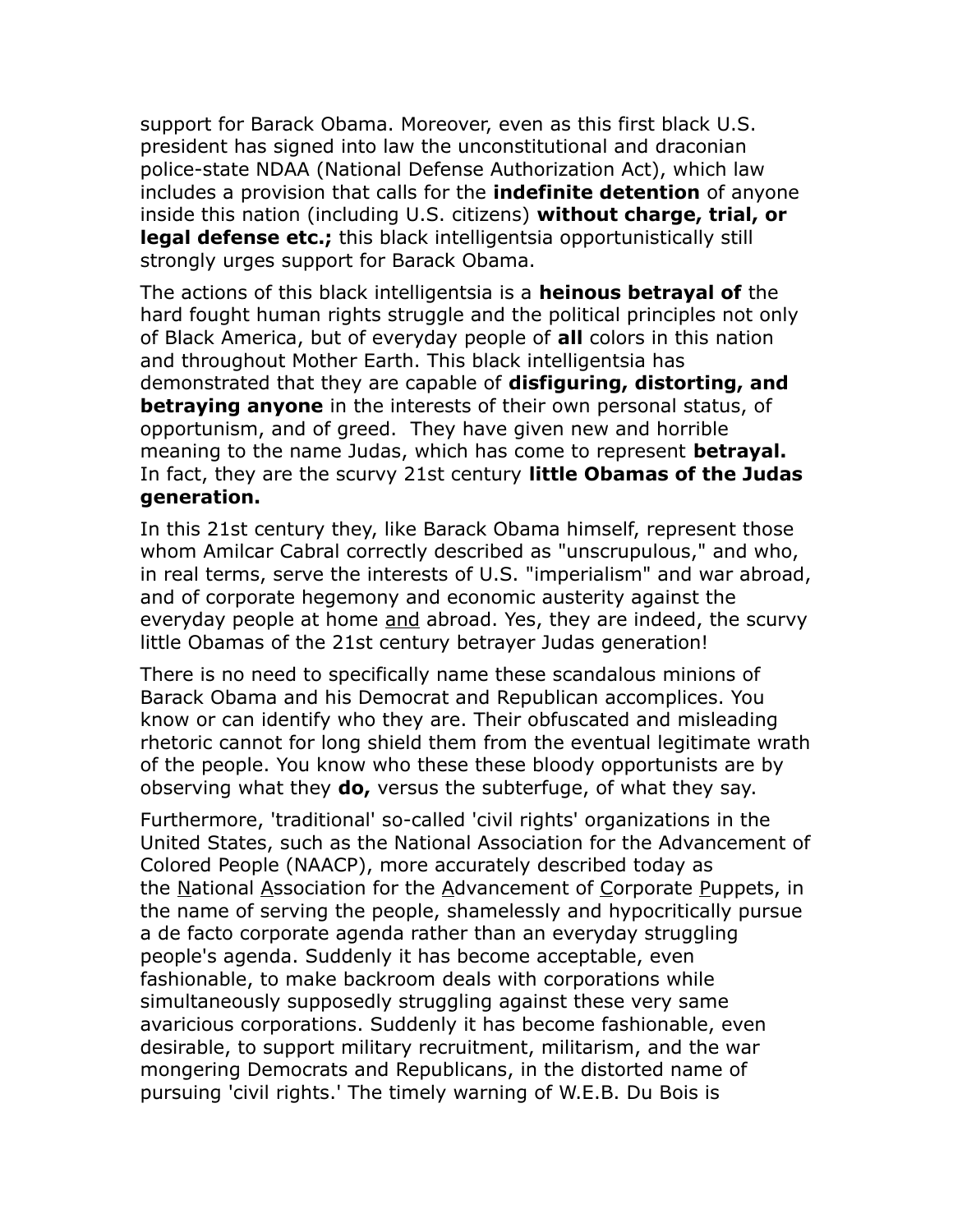being **fastidiously ignored,** when he said, in relevant part, "May God write us down as asses if ever again we are found putting our trust in either Republican or the Democratic parties." Suddenly the historical and ongoing struggle on the part of justice-loving people of all colors in this nation and throughout the world has been disfigured beyond recognition by the NAACP and other similiar such organizations and individuals. Suddenly it's totally cool to be a corporate puppet, a war monger, and a bloody hypocrite. [Reference |BC: [Is The NAACP Now](http://blackcommentator.com/489/489_kir_naacp_share.html)  [Just Another Republicrat Corporate Front?\]](http://blackcommentator.com/489/489_kir_naacp_share.html)

The scurvy little Obamas of this 21st century Judas generation can be found today in people of many colors and both genders, spinning their webs of deceit, subterfuge, hypocrisy, and misleadership. Theirs is a "betrayal" of Black America, the ordinary people of this entire nation, and of the everyday people of Mother Earth as a whole.

Undoubtedly, this active and horrible betrayal of the people by the U.S. corporate-stream and much of the 'alternative' media, combined with the misleadership of the scandalous pontificating pimps of much of the so-called black intelligentsia, will continue in various forms and guises. Nevertheless, we must have, in the paraphrased words of Amilcar Cabral, when speaking at the funeral of Dr. Kwame Nkrumah, a "hatred for [the actions of] those who [are] capable of betraying" the ordinary, everyday people in Black America, Africa, Asia, Europe, the Caribbean, the 'Middle East' and anywhere else on this precious planet. Their betrayals must **not go unanswered or unaccounted for.** They must be exposed and held accountable for their dastardly deeds! Malcolm X was absolutely correct when he noted that, "...the thing that is worse than death is **betrayal."**

Sisters and brothers! Ours is a long and protracted struggle for genuine systemic change.This struggle did not begin just yesterday nor will it end tomorrow. No matter the odds - we must serve the people - body and soul! It will be primarily and unsung service, but we do not do this for praise - we do it on behalf of our own humanity and that of all of humankind, past, present, and future! We, people of **all** colors, must understand and keep the words of the African parable in our hearts and minds: "Rice only **cooks itself inside** the pot." Let's get busy and stay busy!

Remember: Each one, reach one. Each one, teach one. Onward, then, my sisters and brothers! **Onward!**

*BlackCommentator.com Editorial Board member and Columnist, Larry Pinkney, is a veteran of the Black Panther Party, the former Minister of Interior of the Republic of New Africa, a former political prisoner and the only American to have successfully self-authored his*